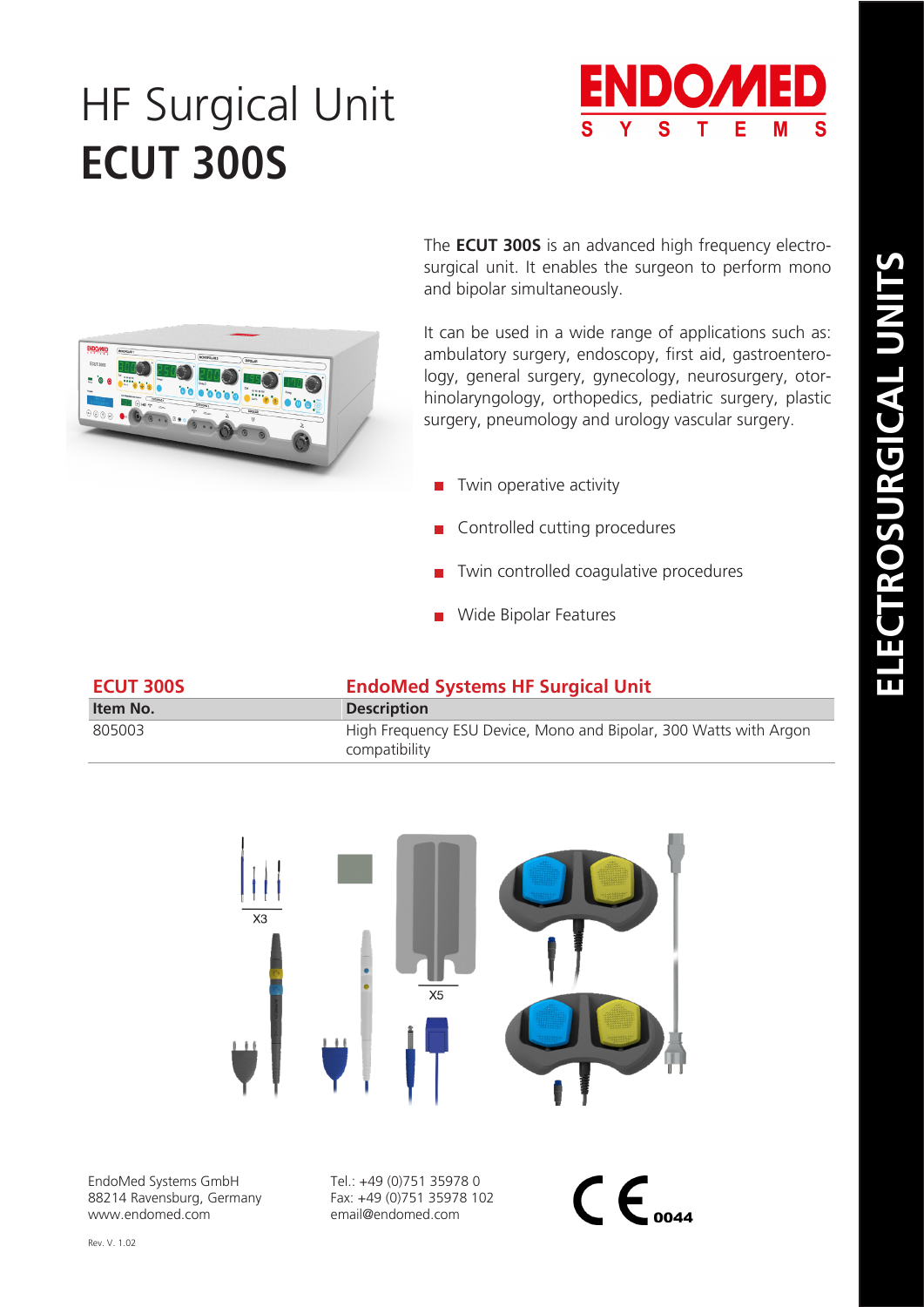## HF Surgical Unit **ECUT 300S**



### **Technical Specifications**

| <b>Device</b>                                            | <b>ECUT 300S</b>                                                                                                                                                                                                          |
|----------------------------------------------------------|---------------------------------------------------------------------------------------------------------------------------------------------------------------------------------------------------------------------------|
| Patient circuit                                          | F                                                                                                                                                                                                                         |
| Selectable input voltage                                 | 115 - 230 Vac                                                                                                                                                                                                             |
| Mains frequency                                          | $50 - 60$ Hz                                                                                                                                                                                                              |
| Electrical input power                                   | 1000 VA                                                                                                                                                                                                                   |
| Dimensions (WxHxD)                                       | 470 x 150 x 400 mm                                                                                                                                                                                                        |
| Weight                                                   | 17,5 Kg                                                                                                                                                                                                                   |
| <b>Controls</b>                                          |                                                                                                                                                                                                                           |
| Automatic power or TACS (Tissue Adaptive Contact System) | Monopolar CUT mode until 100 Watt                                                                                                                                                                                         |
| Controls                                                 | Patient/Plate circuit monitoring<br>$\bullet$<br>Output power monitoring<br>$\bullet$<br>Automatic self test<br>$\bullet$<br>H.F. Leakage currents control<br>$\bullet$<br>Compensation of mains fluctuation<br>$\bullet$ |
| <b>Power Outputs</b>                                     |                                                                                                                                                                                                                           |
| Maximum output power monopolar pure CUT                  | 300 W - 300 $\Omega$                                                                                                                                                                                                      |
| Maximum output power monopolar cut-coag. CUT80%          | 250 W - 300 $\Omega$                                                                                                                                                                                                      |
| Maximum output power monopolar cut-coag. CUT60%          | 200 W - 300 Ω                                                                                                                                                                                                             |
| Maximum output power monopolar cut-coag. CUT40%          | 150 W - 300 $\Omega$                                                                                                                                                                                                      |
| Maximum output power monopolar cut ENHANCED              | 200 W - 500 Ω                                                                                                                                                                                                             |
| Maximum output power monopolar cut-coag. BLEND           | 200 W - 300 $\Omega$                                                                                                                                                                                                      |
| Maximum output power monopolar coag. SPEEDY              | 100 W - 500 Ω                                                                                                                                                                                                             |
| Maximum output power monopolar coag. DEEP                | 100 W - 200 Ω                                                                                                                                                                                                             |
| Maximum output power monopolar coag. SPRAY               | 70 W - 2000 Ω                                                                                                                                                                                                             |
| Maximum output power monopolar coag. SPRAY ARGON         | 70 W - 2000 Ω                                                                                                                                                                                                             |
| Maximum output power bipolar CUT                         | 120 W - 50 $\Omega$                                                                                                                                                                                                       |
| Maximum output power bipolar cut-coag. CUT80%            | 120 W - 50 $\Omega$                                                                                                                                                                                                       |
| Maximum output power bipolar cut-coag. CUT60%            | 120 W - 50 $\Omega$                                                                                                                                                                                                       |
| Maximum output power bipolar cut-coag. CUT40%            | 100 W - 50 $\Omega$                                                                                                                                                                                                       |
| Maximum output power bipolar cut-coag. BLEND             | 120 W - 150 $\Omega$                                                                                                                                                                                                      |
| Maximum output power bipolar coag. COAG.                 | 120 W - 50 $\Omega$                                                                                                                                                                                                       |
| Maximum output power bipolar coag. VESSEL SEALING        | 200 W - 50 $\Omega$                                                                                                                                                                                                       |
| Working frequency Monopolar/Bipolar                      | 425 kHz / 525 kHz                                                                                                                                                                                                         |
| Classification                                           |                                                                                                                                                                                                                           |
| Safety                                                   | EN60601-1<br>EN60601-1-2<br>EN60601-2-2                                                                                                                                                                                   |
| <b>Electrical Class</b>                                  | I CF                                                                                                                                                                                                                      |
| MDD 93/42/EC Class                                       | II b                                                                                                                                                                                                                      |

EndoMed Systems GmbH 88214 Ravensburg, Germany www.endomed.com

Tel.: +49 (0)751 35978 0 Fax: +49 (0)751 35978 102 email@endomed.com

 $C \epsilon_{\scriptscriptstyle ooaa}$